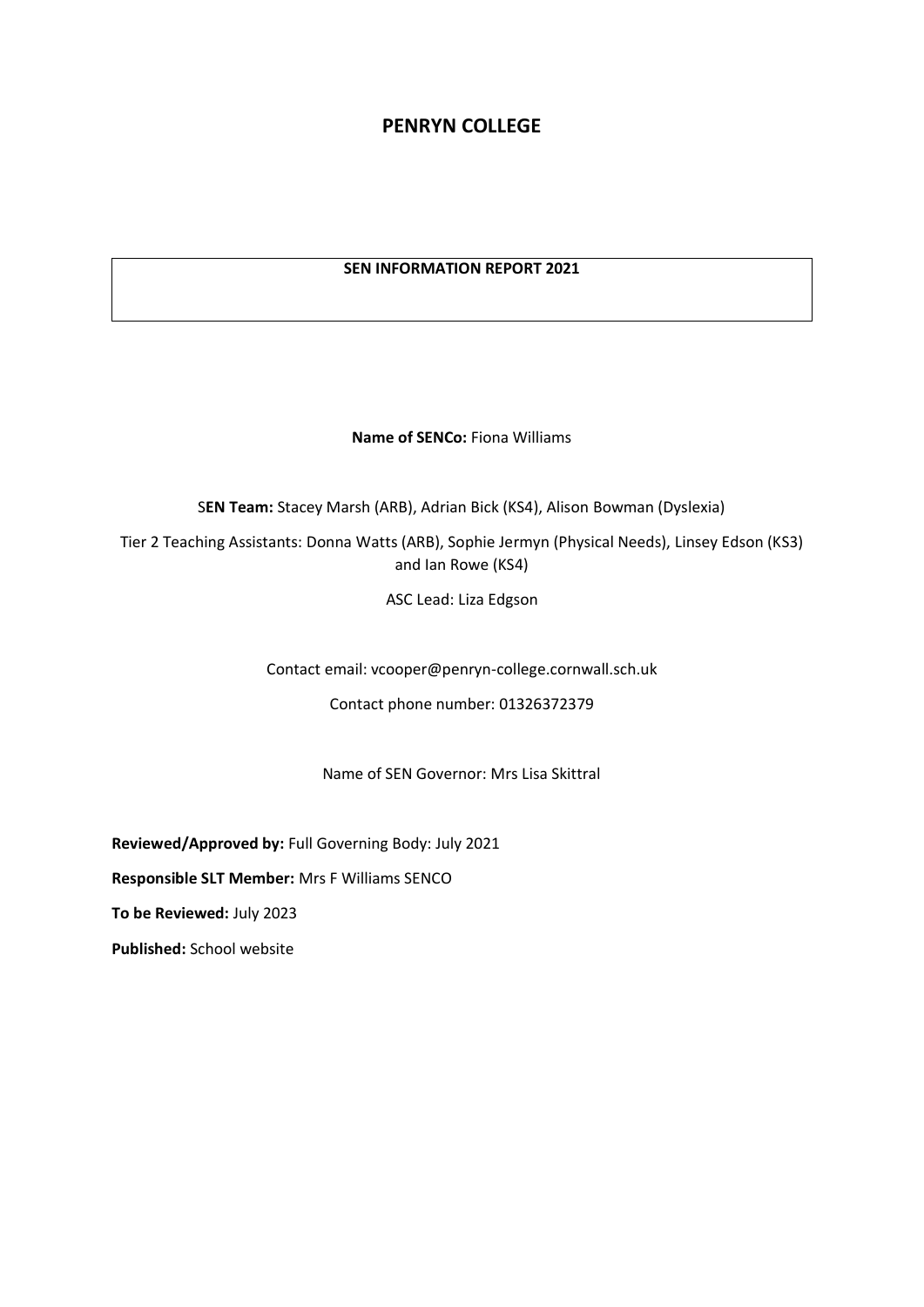Mission Statement

At Penryn College, we support and value the abilities of all our pupils. It is our duty to provide equal opportunities for every person in our care and a safe and fully equipped learning environment which caters for the needs of every child as an individual. We are committed to inclusion within the school curriculum and participation in all aspects of school life. We provide an exciting, creative and effective learning environment, recognising and responding to individual learning styles. We aim to help each child experience success and to reach their full potential by providing the highest standard of education and care.

Penryn College adopts a 'whole school approach' to special educational needs, believing that quality teaching and viewing every teacher as a teacher of special educational needs ensures the best learning environment for students. All staff work to ensure inclusion of all pupils. The school is committed to ensuring that pupils with special educational needs can fulfil their potential and achieve optimal educational outcomes.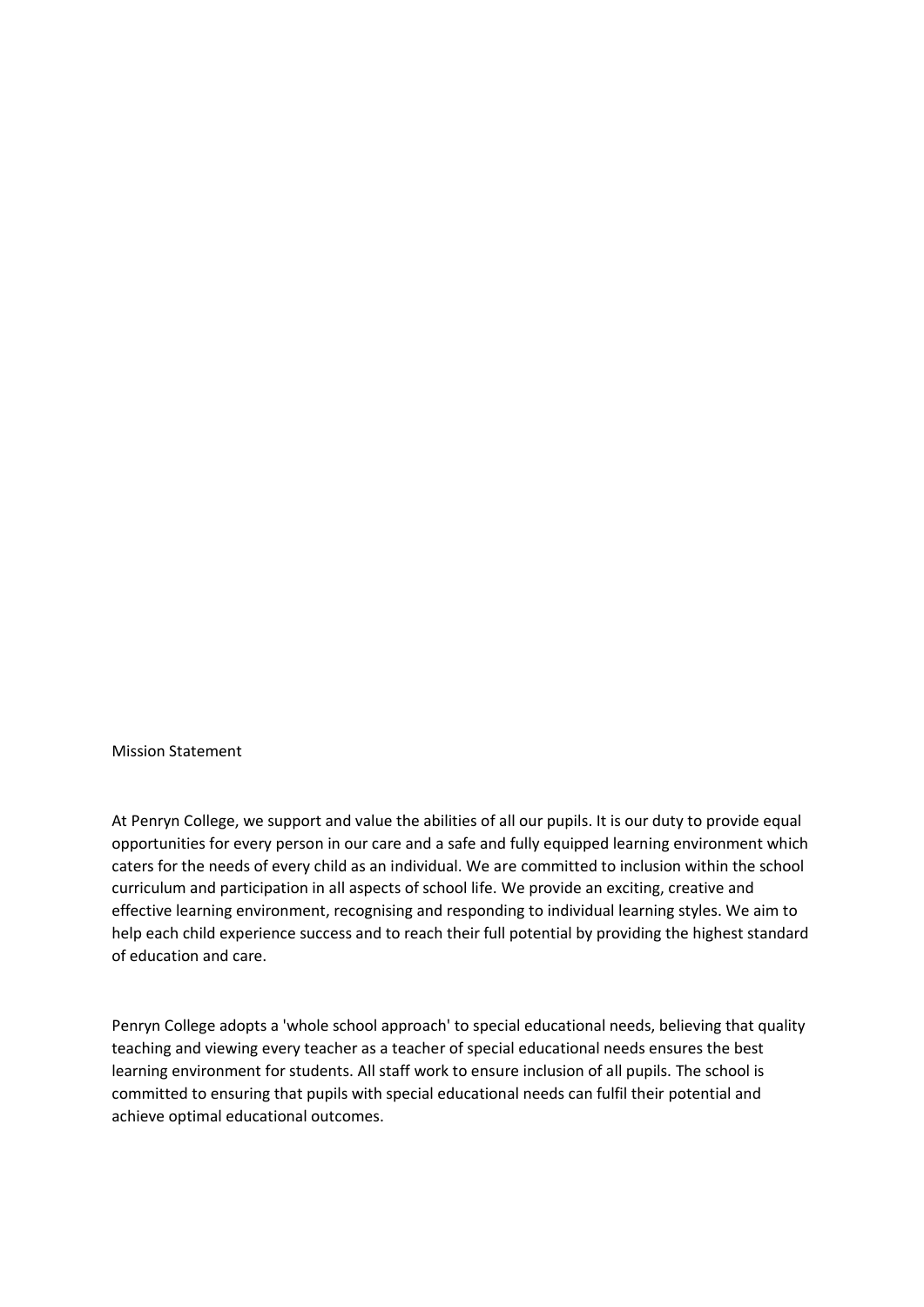The school operates a policy of inclusion which, "acknowledges the social, emotional and cognitive factors that contribute to school learning and participation" (Removing Barriers to Achievement- The Government's Strategy for SEN (DCSF2004). The College takes very seriously its responsibilities towards all students with additional needs and every effort is made to match provision to need, within the resource constraints of the College. We follow the Assess, Plan, Do, Review approach to identification and assessment of additional needs, alongside a graduated approach to SEN provision, as outlined in the Code of Practice (DFE-00205-2013).

Aims

- $\star$  To embrace students with a wide range of needs
- $\star$  To allow every pupil to access a broad and balanced curriculum, differentiated to suit their needs.
- $\star$  To ensure teaching of students with special educational needs is of excellent quality and that all teachers have a good understanding of how to meet the needs of, and to support, the learners.
- $\star$  To ensure that all pupils with SEN have their needs identified, in order to support academic progression, continued good physical health, mental health and emotional wellbeing.
- $\star$  To ensure that every child is protected from harm and neglect and that every effort is made to enable them to learn and grow independently.

We are very proud to have a high percentage of SEN students at Penryn College. This year, there are young people on our Record of Need who have a wide range of educational needs that come under the following categories:

- $\star$  Communication and Interaction.
- $\star$  Cognition and Learning.
- $\star$  Social, Emotional and Mental Health.
- $\star$  Sensory and/or Physical Needs.

This includes 53 students with an Education Health Care Plan (EHCP) and over 150 on the Record of Need (RON).

We currently have 41 students with a diagnosis of Autism, or who are on the diagnostic pathway. It is our intention to achieve Autism Friendly Schools Status by January 2022.

Our ARB currently has 25 students; this is a significant increase from last year.

The current breakdown of SEN in our individual year groups is as follows:

| Voor<br>car | $\cdots$<br>$\sim$ 15 $\sim$<br> |  |
|-------------|----------------------------------|--|
|-------------|----------------------------------|--|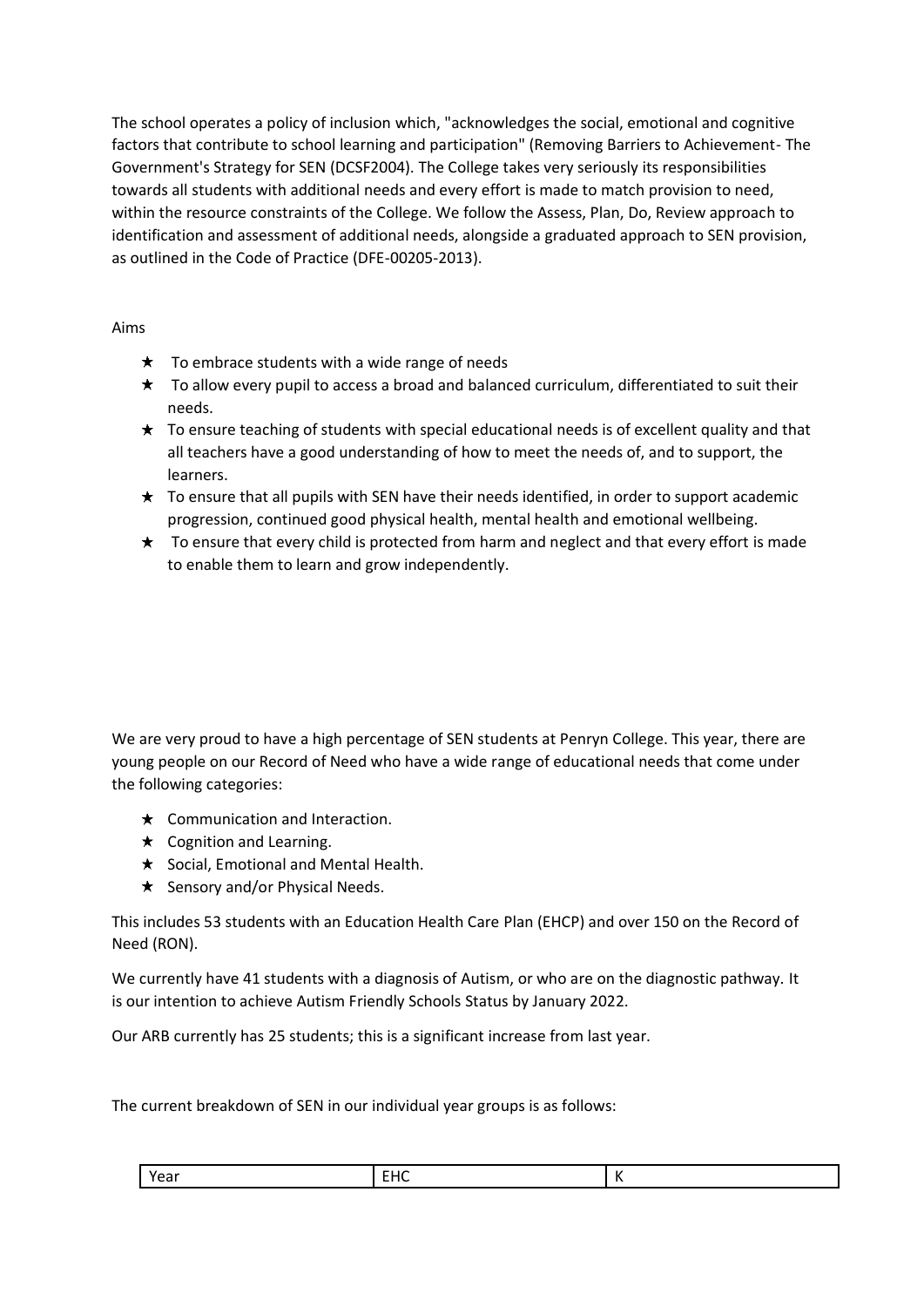|    |                               | 29                            |
|----|-------------------------------|-------------------------------|
|    | 10                            | 43                            |
|    | $\overline{\phantom{a}}$<br>л | 28                            |
| 10 |                               | 38                            |
| -4 | 14                            | —<br>$\overline{\phantom{a}}$ |

Whole School Approach to Teaching and Learning:

At Penryn College, every teacher teaches across the ability range. We are committed to ensuring that all teachers can provide the highest quality teaching for all students and believe firmly that it is in class provision that results in the best outcomes and inclusion for our students. All teachers are responsible for the learning and progress of every child in their class, including those with SEN. As no two young people are ever the same, provision for these students is bespoke according to their individual needs, however, commonly used strategies are listed below:\*

\*The following provision is in accordance with the Cornwall Council support for students with SEND and is also available in the document: 'Supporting children and young people with special Educational Needs: the Graduated Response in Mainstream Schools' published Spring 2017.

## **Supporting students with Communication and Interaction needs e.g. Speech and Language needs or Autism Spectrum Condition**

All pupils will benefit from classroom teachers providing:

- Close home-school links so school staff are aware of any changes in home circumstances that may impact on learning and information is shared appropriately. Considering carefully pupils learning styles and ensuring that this is reflected in classroom teaching
- $\odot$  Careful consideration of groupings and seating plans
- $\odot$  Work is set that is achievable and challenging
- Personalised learning targets using WWW and EBI to ensure students know what went well and how to improve
- $\odot$  Opportunities for class discussion that include planned paired/group work.
- $\odot$  Focused small group work on a needs led basis.
- Opportunities for further learning that are outside classroom time. e.g. homework group, lunchtime clubs etc.
- $\odot$  Special arrangements in place for testing and assessments when required.

Some pupils may require the following additional intervention and support approaches, as agreed between school and home:

- Appropriate change to the classroom and whole school environment, e.g. A quiet and supportive environment during break time and lunch time
- $\odot$  Adult led small group interventions e.g. learning turn taking or social skills
- Use of additional ICT e.g. Dictaphone or read to me programmes to reduce language expectations **Instructions supported with the use of visuals, clear routines and specific** opportunities to discuss and make explicit the links between different aspects of learning.
- $\odot$  Interventions for very specific communication needs may include the provision of individual or group work targeting the development of specific language and speech skills such as vocabulary, speech sounds, or signing for individuals.
- $\odot$  Individual arrangements made for seating and groupings to meet individual needs e.g. sensory sensitivities.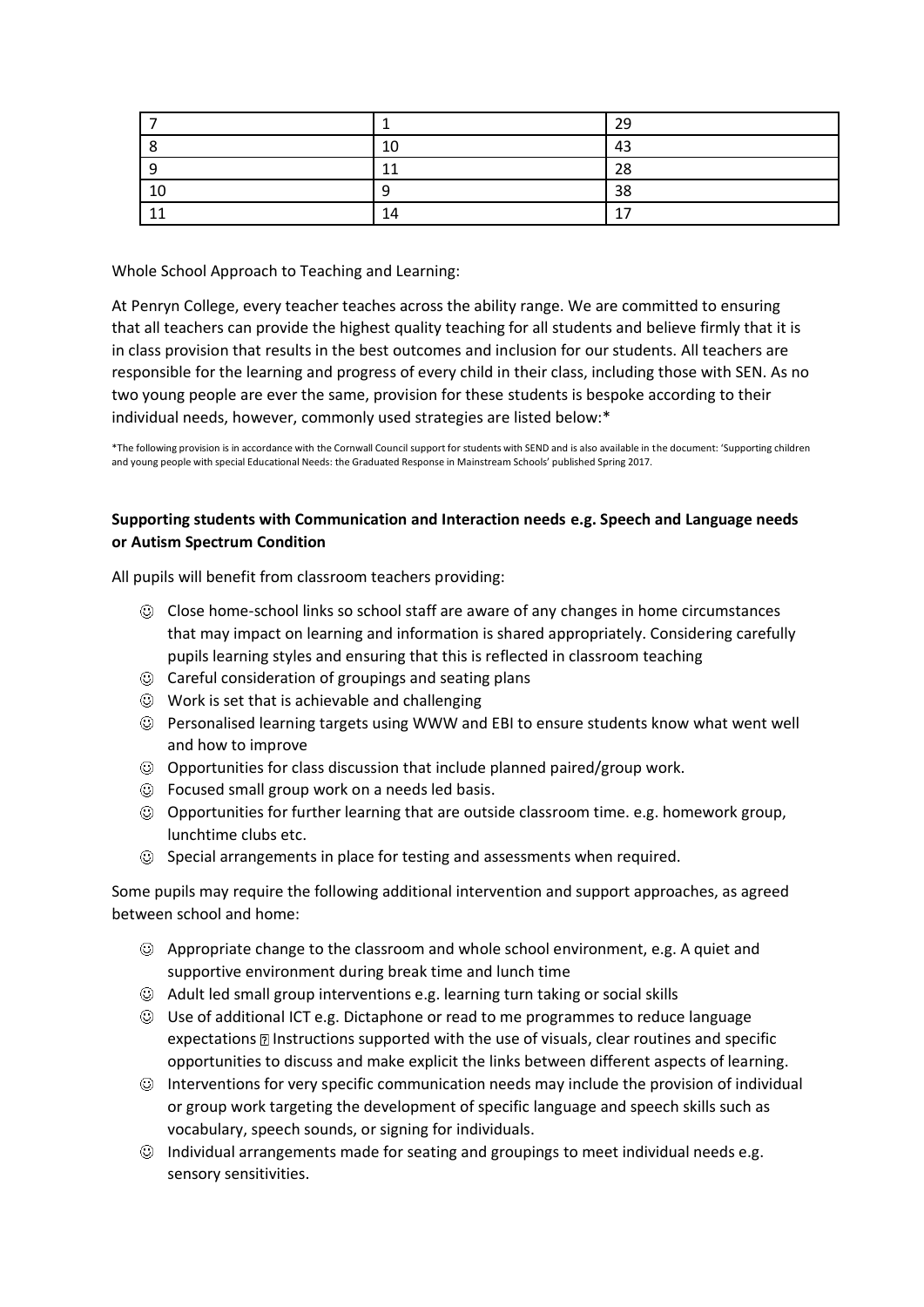- $\odot$  Pupil and parent involvement in developing an individual learning plan
- $\odot$  Access to Autism Champion for advice and guidance.
- Preparation and planning to support changes in routine or response to potential triggers.

On rare occasions, a few pupils may require a very highly modified learning environment to meet their individual needs.

A high level of adult support may be required to provide:

- A highly structured and individualised learning programme across the school week. This may include the use of individual visual timetables, task management boards, key word signing alongside the use of very simple language to support pupils' understanding.
- $\odot$  Pupils may also need to be supported through the use of alternative and augmentative communication to express themselves and access the curriculum e.g. CLICKER7
- A high level of care and supervision.
- $\odot$  Access to a learning environment where the social demand is less than in the typical mainstream classroom for part of the school day.

## **Supporting students with Cognition and Learning needs e.g. Dyslexia**

All pupils will benefit from classroom teachers providing:

- $\odot$  Work that is carefully planned according to student ability.
- Classroom and whole school environment being modified to take account of learning needs e.g. using appropriate font size.
- $\odot$  Seating plans that support learning.
- $\odot$  Focused small group support for literacy and/or numeracy.
- $\odot$  Special arrangements in place for testing and assessments when required and agreed
- Careful consideration of the use of language in the classroom and strategies to promote the pre learning of vocabulary.
- Close home-school links, so that school staff are aware of any changes in home circumstances that may impact on learning.
- Access to a range of teaching activities and teaching styles
- Opportunities for consolidation, over learning and repetition e.g. little and often.
- $\odot$  Increased use of ICT e.g. individual iPads, interactive whiteboards

Some pupils may require the following additional intervention and support approaches:

- Specific techniques for engaging the learner e.g. establishing the name of the pupil before giving instructions, creating visual timetables, visual cues/ prompts, displaying key vocabulary, using consistently positive language.
- Additional adult group support e.g. to create task management boards, break down two step instructions.
- $\odot$  Individual arrangements for seating and groupings.
- Multi-sensory teaching strategies e.g. using colour to highlight letter patterns in word families.
- Explicit teaching of independent learning e.g. allowing pupils to find and collect information, make decisions about what to study and when, carry out investigations or projects, learners learning at their own pace using ICT or Virtual Learning Environments to complete homework, extension work or coursework assignments.
- Pre-teaching new skills and concepts before some lessons.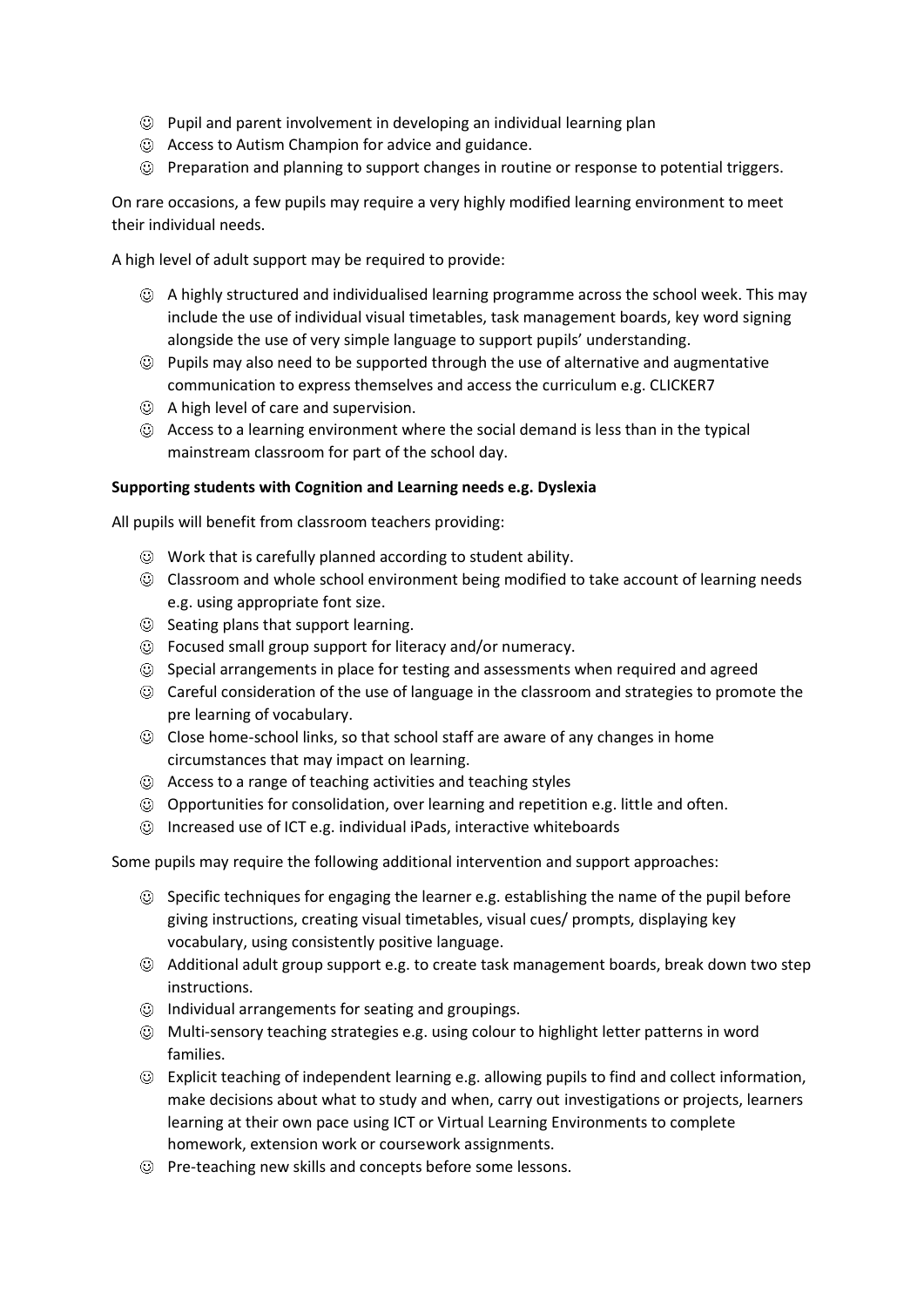- Delivering instructions in short chunks and checking for understanding.
- Giving time to process language/tasks and respond e.g. using a task management board.
- $\odot$  Literacy and numeracy support
- Staff who provide strategies to facilitate access to ICT and specialist equipment and materials as necessary.
- Opportunities for pre-learning, over-learning, consolidation and repetition e.g. pre-teaching, precision teaching.
- $\odot$  Help to understand ideas, concepts and experiences when information cannot be gained through first-hand sensory or physical experiences.
- Alternative methods for recording e.g. mind mapping, scaffolding, cloze procedure, writing frames, voice recognition software etc.

On rare occasions, a few pupils with specialist need may benefit from:

- Individual interventions used to support learning throughout the school day. A high level of care and supervision.
- A secure, structured and safe learning environment with opportunities to develop independence
- The explicit teaching of independent learning skills through the provision of learning tools such as of ICT, visual timetables/prompts, alternative methods of recording e.g. mind mapping, voice recognition software.

Supporting students with Social, Emotional and Mental Health needs

All pupils will benefit from classroom teachers providing:

- $\odot$  Positive relationships with staff and others within the school community.
- Personalised feedback with clear use of WWW and EBI so students are clear about what is working well and of their next steps
- Consistent behaviour management by all staff, especially regular reinforcement of positive behaviours.
- Appropriate differentiation of the curriculum to ensure that pupils are motivated to learn, minimising social emotional and behavioural difficulties.
- Positive behaviour management strategies.
- Physically active opportunities.
- Use of choice and motivation.
- $\odot$  Structured routines and clear guidelines.
- Clear communication with parent/carer.

## **Some pupils may require the following additional intervention and support approaches:**

Access to small group work, pupil coaching or peer mentoring.

- $\odot$  Break time programmes, social skills groups, red cards, Circle of Friends, calming time at the beginning of the school day or at a point of transition e.g. after lunch break, Forest schools, Lego Therapy, Draw and Talk and outdoor learning.
- $\odot$  Sensitive use of additional support from peers, older pupils or adults to: Build a positive and supportive relationship.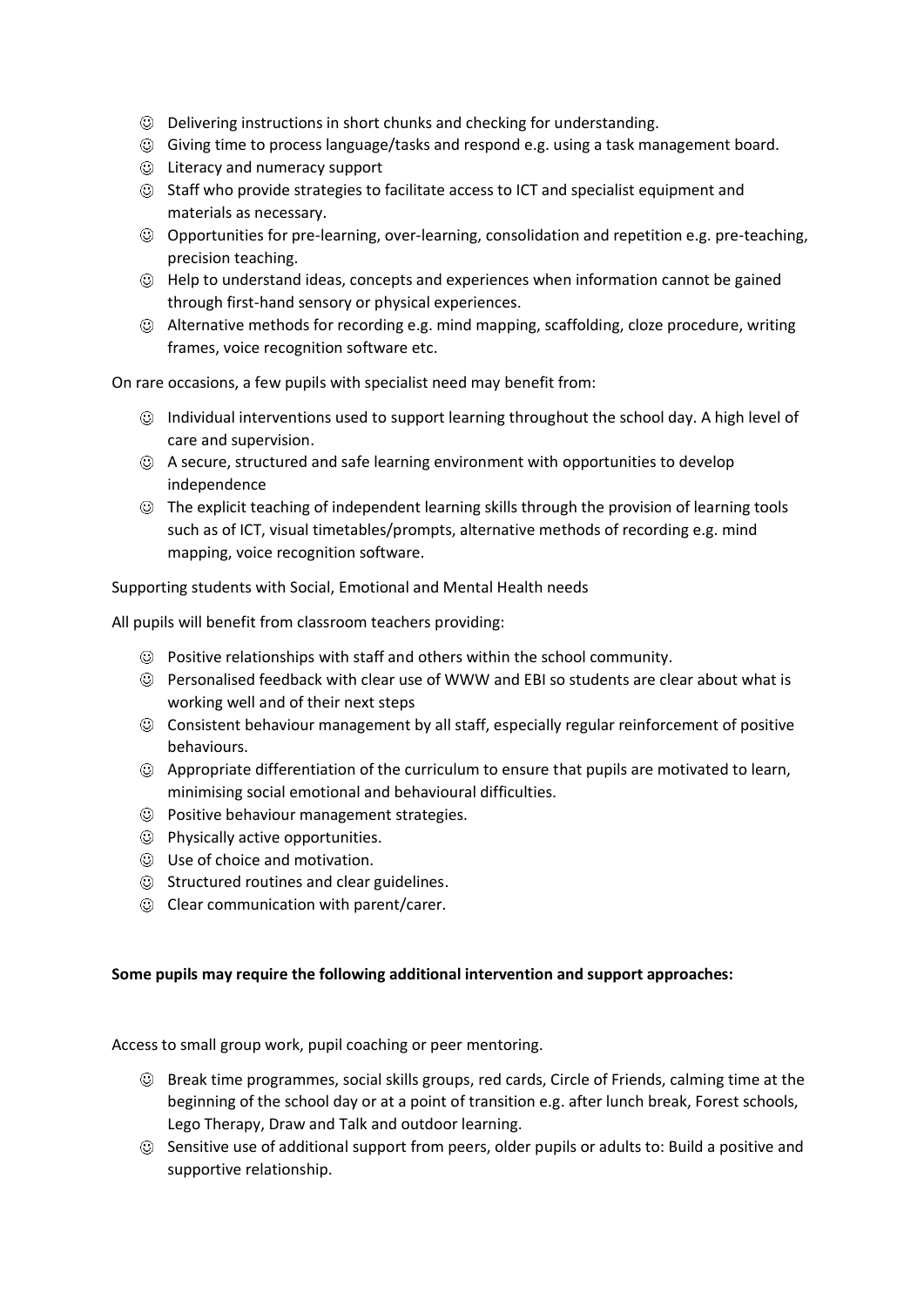- Promote participation and engagement.
- $\odot$  Support learning behaviours by modelling and in-class coaching
- $\odot$  Promote independence skills and develop social inclusion.
- Directed, supported, positive arrangements for break times and lunchtimes and completion of risk assessments across learning environment.

On rare occasions, a few pupils may require a very highly modified learning environment to meet their individual needs:

- Access to external agencies
- Access to the sensory room
- A highly structured SEN support plan.
- A high level of care and supervision.
- Staff trained and skilled in supporting pupils with exceptionally challenging behaviour.
- $\odot$  Identified key adult(s) and access to them.
- An emphasis on social emotional learning.
- Directed, supported, positive arrangements for break and lunchtimes.
- $\odot$  Small group interventions.
- $\odot$  Interventions such as art/play/music therapeutic approaches.

## **Supporting students with Sensory and/or Physical Needs**

All pupils will benefit from classroom teachers providing:

- Appropriate whole school listening environment e.g. active strategies in place to minimise background noise; seating arranged in order to see and hear the teacher and access spoken information; good lighting; control of pupil voice levels in a working environment.
- Curriculum differentiation that takes account of individual needs and accessibility arrangements
- $\odot$  Personalised learning goals.
- Frequent and sensitive monitoring of a pupils' understanding
- Repetition of contributions from others when required.
- $\heartsuit$  Use of clear and precise instruction, with repetition and review of information and instructions built in naturally to delivery.

Some pupils may require the following additional intervention and support approaches:

- Involvement of a Teacher of the Deaf for one off or occasional advice, training and management of specialist equipment. (Penryn's allocated Teacher of the Deaf is currently Val Wallace.)
- Specific targeted interventions for the development of active listening, language and communication skills.
- Appropriate differentiation of oral and written communication and use of ICT to express themselves
- Use of a range of visual cues to support learning.
- Additional time for processing information/response to questions on a needs led basis.
- Use of individual student name to gain attention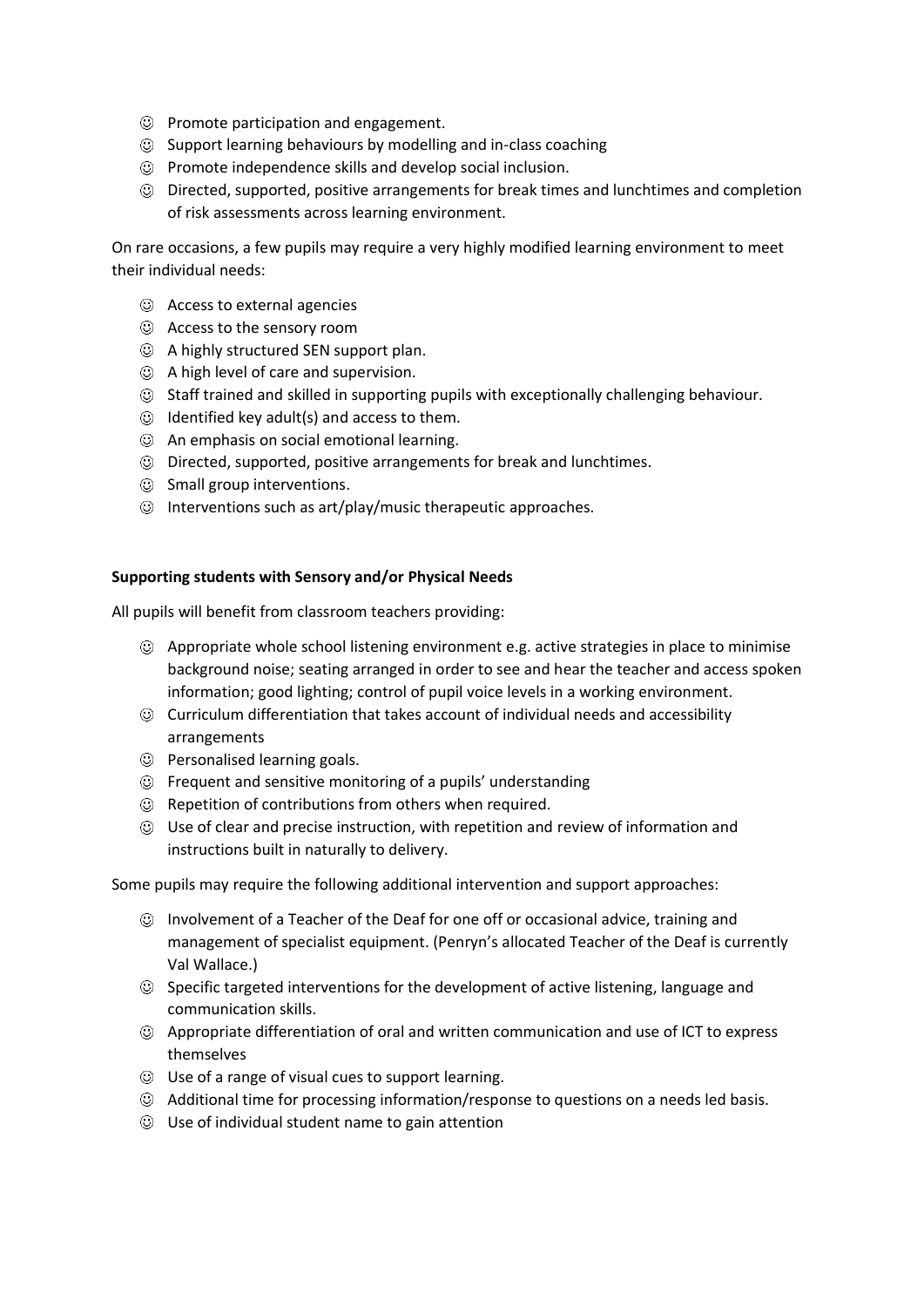- Provision of additional written resource materials to support visual presentations, e.g. summaries or transcripts of DVDs; use of subtitles; provision of a paper version of PowerPoint presentation.
- Pre-teaching of subject based concepts and vocabulary.
- $\odot$  Support with checking and maintaining audiological equipment e.g. Hearing aids or radio systems
- Effective and consistent use of required audiological systems throughout the day with training delivered by a Teacher of the Deaf as required.
- $\odot$  Support to join access and participate in extracurricular activities and the wider school community. Access arrangements may be required for examinations, and therefore need to be in place as regular practice.
- Additional support for students with physical needs are available (where required) including: Lifts; Stair lifts; Accessible toilets; Writing slopes; Specialist ICT packages; Ramps; Blinds/curtains are available to aid students with a visual impairment; A sensory room.

On rare occasions, a few pupils may require a very highly modified learning environment to meet their individual needs:

- Regular input from a Teacher of the Deaf or Occupational/Physiotherapist
- Highly structured and individualised programmes and interventions to support learning alongside physical/sensory development throughout the day and across the curriculum.
- $\odot$  High levels of adult support for delivery of a specialist programme of support on an individual basis for developing:
	- o listening
	- o language
	- o communication skills (this may be oral, or in sign language or an alternative augmentative communication method).
	- o Assistance with toileting and personal care

## **How we Identify Children/Young People that need Additional or Different Provision:**

At Penryn College, the progress of all students is tracked and monitored every term. Following each assessment, parents can view data (including achievement points, behaviour points, assessment, attendance and mentoring notes) on the VLE. Further assessments by specialists, including those from external agencies are used in exceptional circumstances where applicable.

As identified in the Code of Practice, Penryn College follows the Assess, Plan, Do, Review cycle to ensure all students achieve what they are capable of.

## **The Assess, Plan, Do, Review Process:**

Assess

- Clear analysis is made of the pupil's needs based on:
- views of the pupil and their family teacher assessments and observations.
- Specialist advice is also sought where necessary pupil's current attainment pupil's previous progress and attainment tracking of progress and comparisons with national data

Do

• All the pupils, teachers and support staff are made aware of the plan and implement the adjustments, support and interventions.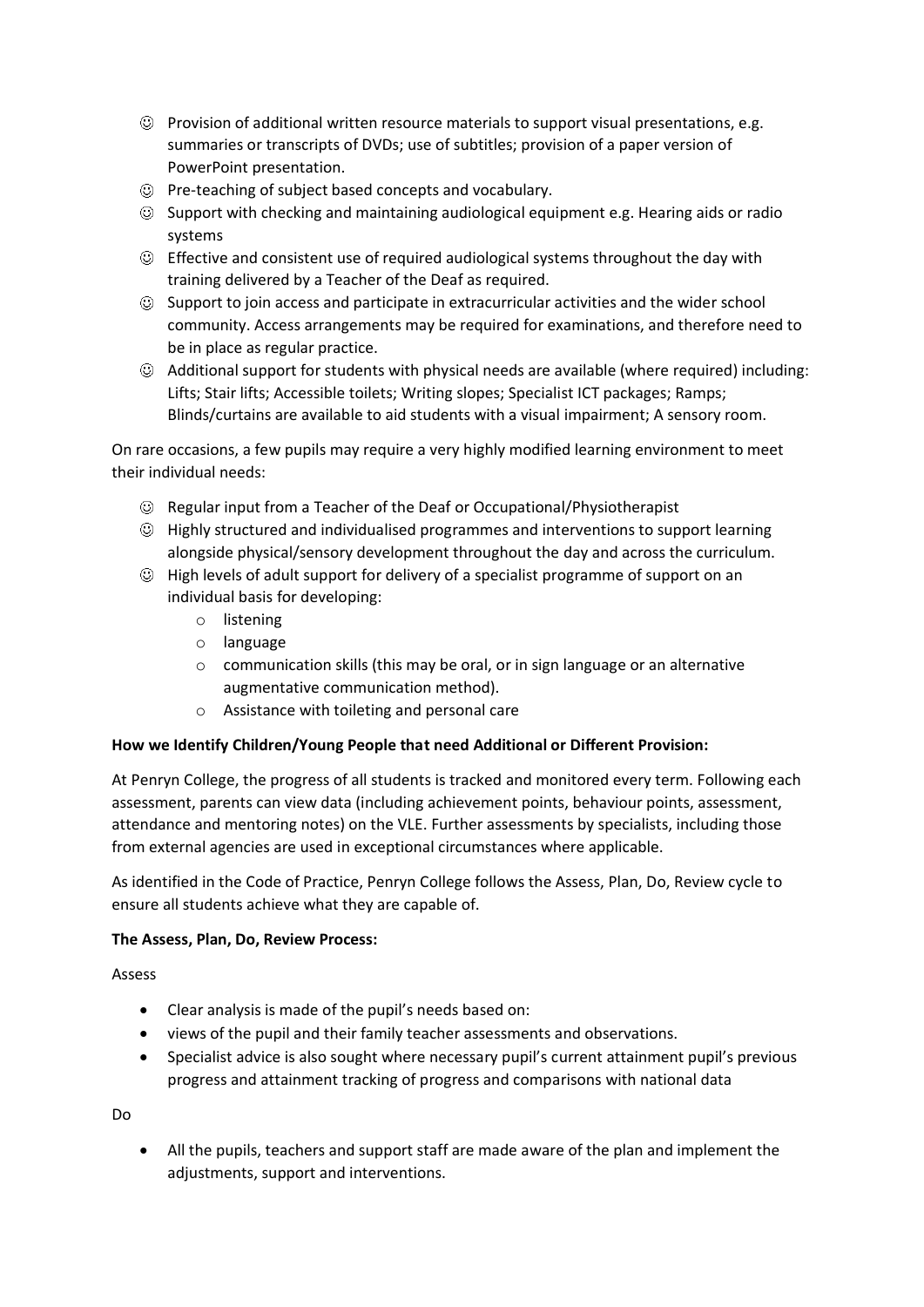- Teachers are responsible for:
- differentiating and personalising the curriculum alongside delivery of 'additional and different' provision for a pupil with SEN planning, support and impact measurement of all group and one-to-one interventions delivered by support staff and linking interventions to classroom teaching.
- The SENCO/SEN Leads support teachers in the effective implementation of provision.

## Review

- The quality, effectiveness and impact of provision is evaluated by the review date:
- impact evidence is considered in conjunction with the planned outcomes information is shared with the pupil and their family everyone's views on progress are shared and any next steps or ongoing work is decided

| What                        | Who                                 | When                            |
|-----------------------------|-------------------------------------|---------------------------------|
| <b>Informal Discussions</b> | SENCo, TAs, Tutor, Teacher,         | Continual throughout the        |
|                             | <b>SLT</b>                          | school year                     |
| Parents' Evenings           | <b>Tutor Subject Teachers SENCo</b> | Once yearly (January) Termly    |
|                             | (EHCP students)                     | Yearly review * This process is |
|                             |                                     | under review due to Covid       |
|                             |                                     | restrictions                    |
| Home-School Book            | Students with specific              | Individual agreement between    |
|                             | communication needs                 | school and home                 |
|                             | All ARB students                    |                                 |
| Phone communications        | All parents are invited to          | This can happen at any time     |
|                             | contact the school with any         | Parents of young people on      |
|                             | query.                              | the RON will receive a phone    |
|                             |                                     | call each half term from their  |
|                             |                                     | key link at school.             |
| <b>ARB Open Mornings</b>    | All ARB students and their          | Termly. Invitations are sent    |
|                             | parents and families                | home.                           |
| SEN Coffee Mornings / ASC   | Parents/Guardian of any             | No appointment needed. In       |
| <b>Parent Cafes</b>         | student with SEN or with an         | the school calendar and dates   |
|                             | SEN query invited to meet with      | will be released via the        |
|                             | SEN team                            | bulletin. * These are currently |
|                             |                                     | on hold due to Covid            |
| Parents' Forum              | Any parents who wishes to be        | Meetings are clearly            |
|                             | involved                            | advertised in the bulletin and  |
|                             |                                     | calendar                        |

#### **How we Listen to the Views of Children/Young People and their Parents:**

The Assess, Plan, Do, Review Cycle:

For children/young people on our Record of Need, an Assess, Plan, Do, Review cycle will be established by the SENCO/SEN Lead in partnership with the child/young person, their parents and the class teacher.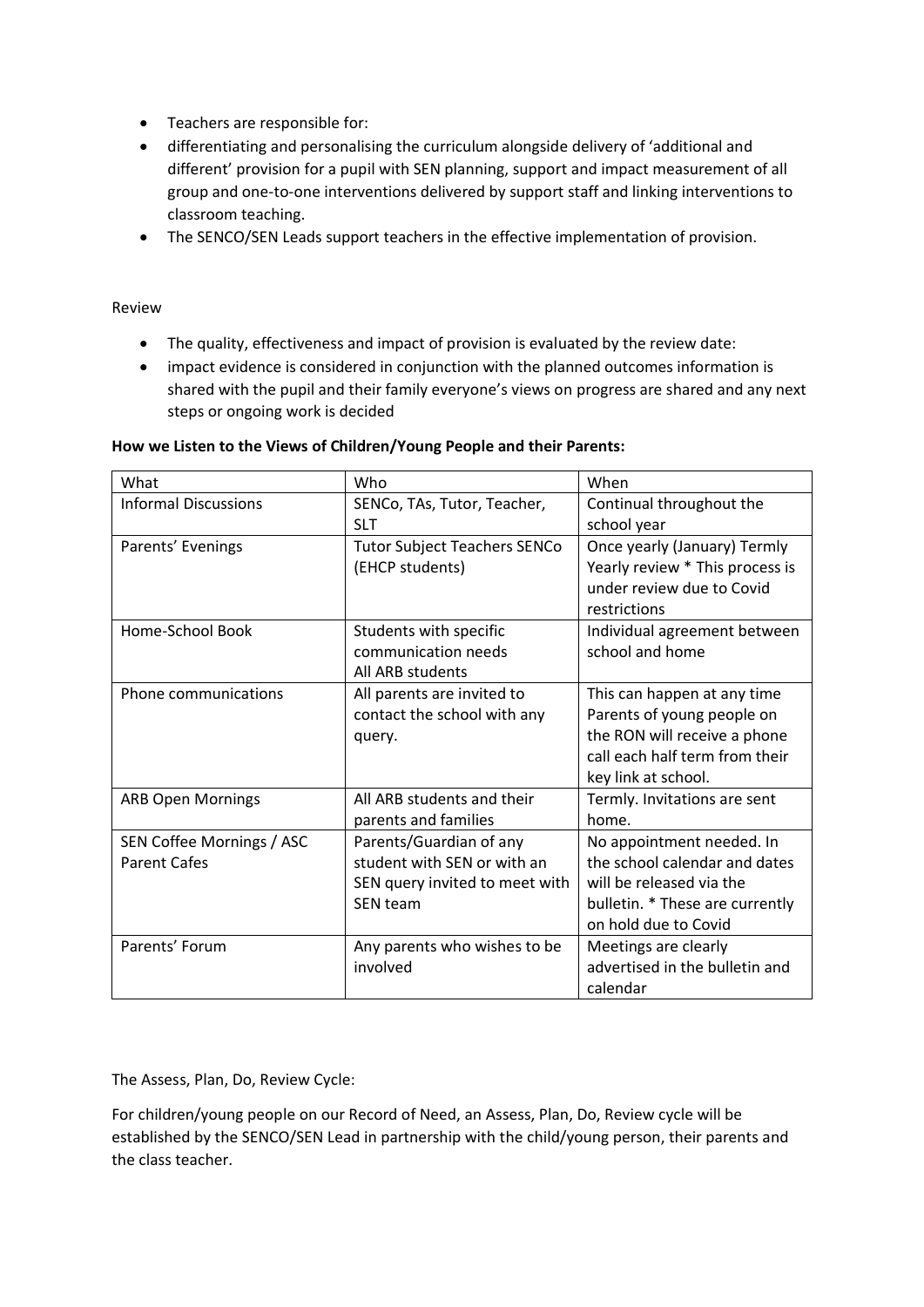Please see our SEN Policy for further details.

The purpose of this is to ensure that their needs are being met, any barriers are removed and that our students meet their potential.

## Support Staff Deployment:

Support staff are deployed in a number of roles:

- $\odot$  In class support from CAT team (we currently have 3 designated members per year group)
- $\odot$  1-1 Support In order to foster independence, full time 1-1 support is limited to students who have particularly complex needs or who have complex health conditions
- $<sup>①</sup>$  Intervention activities</sup>
- Autism Champion
- Dyslexia Champion

We monitor the quality and impact of this support through regular performance management, lesson observations, internal and external training.

## Distribution of Funds for SEN:

SEN funds are predominantly allocated in the following ways:

- Support staff (Tier 1 Teaching Assistants, Tier 2 Teaching Assistants and Education Support Team)
- External Services
- Teaching and Learning resources
- $\circledcirc$  Staff training
- $\odot$  Specific SEN resources (for example: sensory room equipment)
- $\odot$  Smaller teaching classes
- Additional 'Accelerated Progress' Class in Year 7, 8 and 9. this is reviewed each year.

Continuing Development of Staff Skills:

Training the past two years has included:

- Advanced Support for HI Pupils
- Anger Management
- © Consequence Mapping
- Draw and Talk
- Dyslexia Screening
- Growth Mind-set
- Marking for Literacy
- Oral Language Modification
- $\circledcirc$  Scribing in Exams
- $\circledcirc$  Supporting HI Pupils
- $\odot$  Supporting students with ASC
- Supporting Students with Dyslexia
- $\circledcirc$  Supporting Students with Epilepsy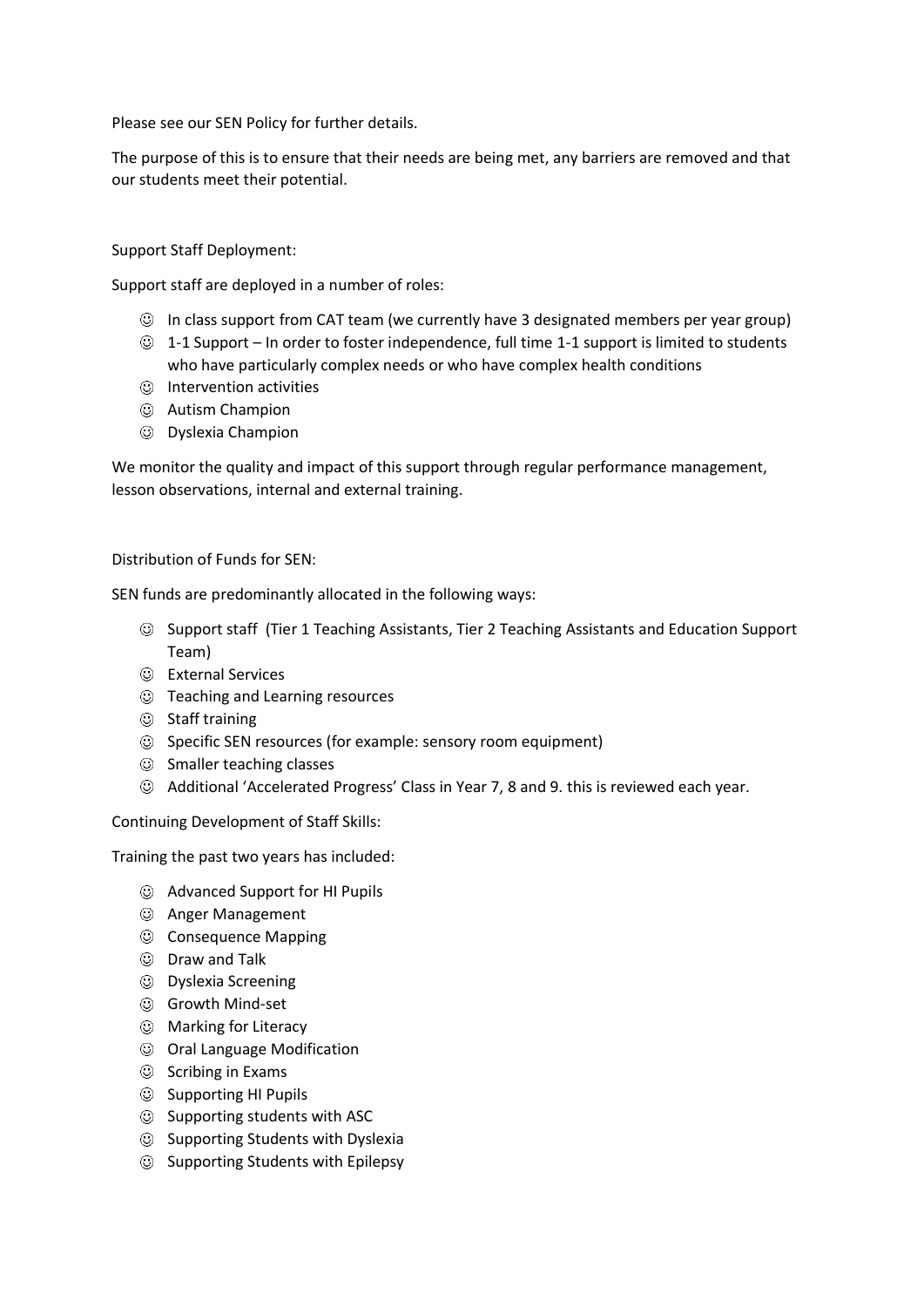Training for TAs is timetabled weekly. Training for teaching staff occurs as part of the whole school training schedule.

Partnerships with Other Schools and How we Manage Transitions:

We work closely with all neighbouring Primary and Secondary Schools.

The transition from Year 6 to secondary school is supported through attendance at Year 6 EHCP meetings, contact with Year 6 teacher/SENCo, meetings with parents, opportunities to attend Summer School, additional transition visits and learning plans written alongside their parents and primary teachers. Weekly transition visits are available in the Summer Term for high need students and bespoke transition packages can also be arranged where necessary.

Young people making decisions about their Key Stage 4 subjects are supported by the SEN team and the Work Related Learning Team. Careers Southwest are contracted by the school as external experts to support this process. As with Year 6/7 transition, transition between years 11/12 is a bespoke package and this is arranged with parents, students and post 16 providers according to individual need.

We work with Sixth Form/College staff to ensure that young people are prepared for transition from school to further education or training. This follows the same format as the transition arrangements from Year6 to Year 7. Parents are included in this process and Careers Southwest are contracted by the school as external experts to support this process. High need students attend additional transition workshops and visits to Colleges and can begin to attend additional visits in Year 11 where appropriate.

## Ongoing Development:

We work hard to ensure that any areas of support for our learners that can be improved are identified and that strategies are put in place to make those improvements. We do this through our School Development Plan, which includes our SEN Development/Action Plan. If you would like to discuss this, please contact the SENCo.

## Our Complaints Procedure:

Anyone wishing to discuss worries or concerns should contact Fiona Williams (SENCo). Anyone wishing to make a complaint with regard to SEN support should follow the school complaints procedures.

Other Relevant Information and Documents:

The Designated Safeguarding Lead in our school is Daniel Mather.

The Designated Children in Care person in our school is Fiona Williams.